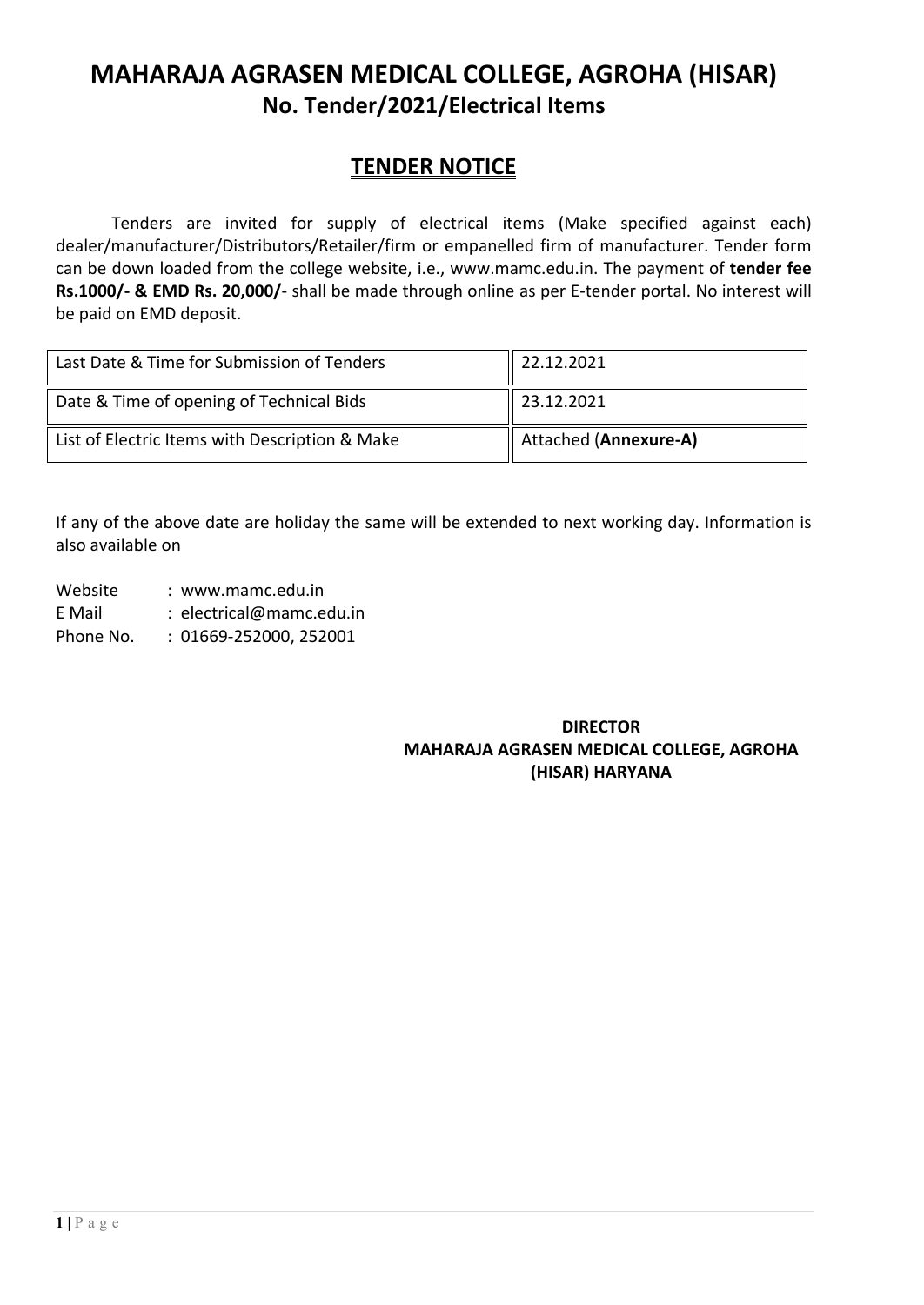# **MAHARAJA AGRASEN MEDICAL COLLEGE, AGROHA (HISAR)**

## **No. Tender/2021/Electrical Items**

**Terms & Conditions** 

### Tender for Electricals Items

- 1. This tender is for six months, which can be extended further for a period of three months with the prior permission of the competent authority. However it will be on the sole of discretion of Director MAMC, Agroha.
- 2. Tender received after schedule of date & time will not be accepted.
- 3. Comparative rate will be notified only after preparation & approval of comparative statement by the committee constituted by the Director.
- 4. No any item specified in the Boq be left /offered without quoted rate. However the price for Non Quoted items shall be treated as Rs. 0.00.
- 5. The bidders are required to keep then self updated regarding any corrigendum uploaded on College website.
- 6. **Rates to be quoted inclusive of Excise Duty, GST, transportation, insurance , freight and any incidental charges/ Tax on F.O.R. Destination at MAMC Hospital, Agroha for each item otherwise liable to be rejected**. **No Taxes or any other charge will be paid separately on quoted rates.** The rate quoted in price column should be for the unit and specification given. The tenderer is strictly prohibited to change/alter specification or unit size quoted in the tender.
- 7. Comparative rate will be notified only after preparation & approval of comparative statement by the committee constituted by the Director.
- 8. **Those who are exempted from depositing tender fee and security money are required to submit a certificate from the competent authority. However will be governed as per Haryana Govt. letter no. Go 2/2/2016 418/II (1) dt. 20.10.2016** No interest will be paid on the security deposit.
- 9. Tenderer must agree to abide by all the terms and conditions of the tender. Any default or breach of contract or supply of goods not conforming to the standards shall render the tender to be rejected / cancelled and forfeiture of Earnest money. **Each page of the tender must be numbered serially & must sign with rubber stamp on every page of the tender.**
- 10. **The tenders of firm/ manufactures/supplier/distributor will be rejected if the same is black listed by any competent authority in any place anywhere in Indiaor is involved in any criminal proceeding pertaining to manufacture, supply or due to any dispute pending before any count or legal forum. A undertaking in respect of the above shall have to be provided by the tenderers.**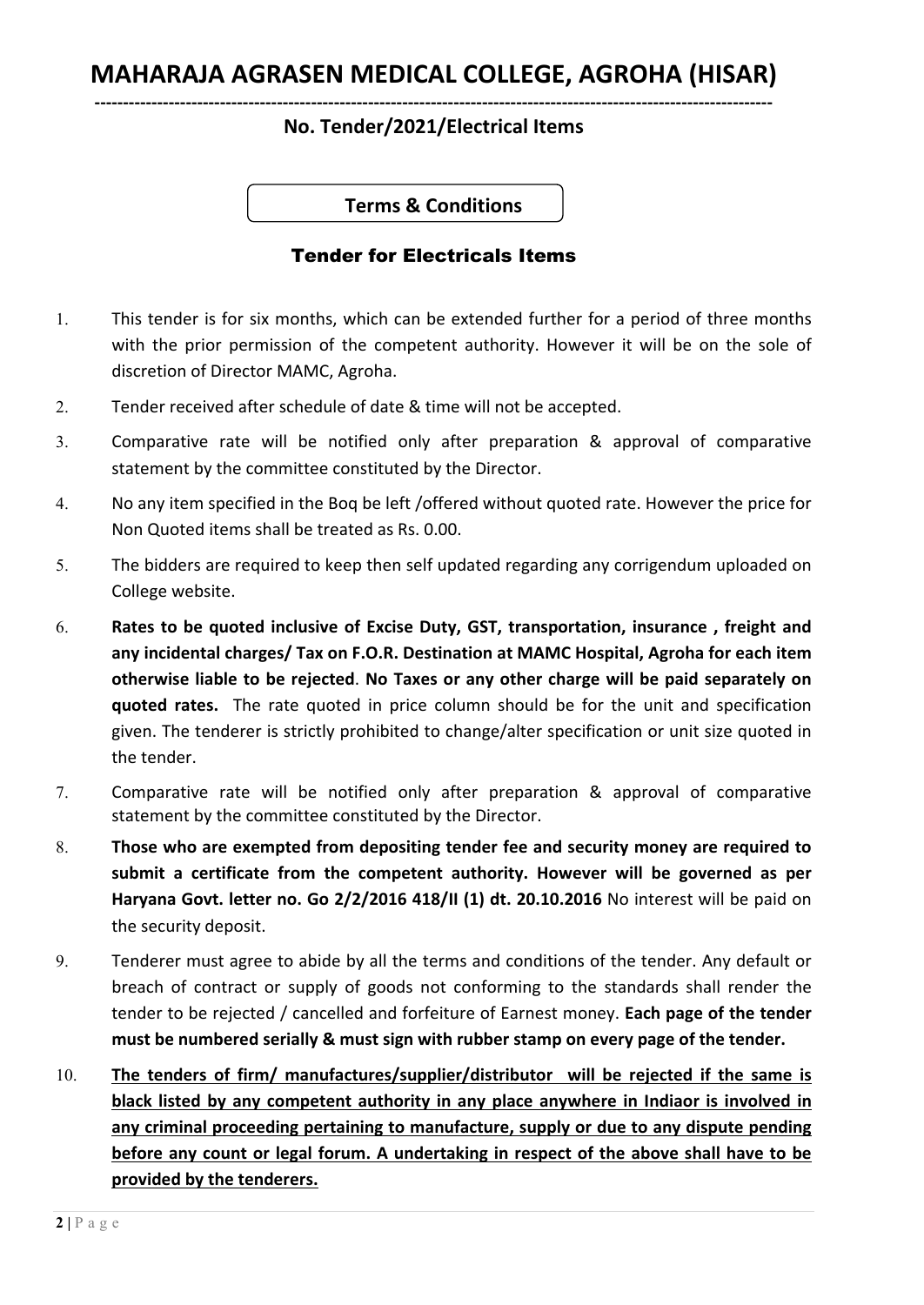11. **Amendment of Bidding Documents-** At any time prior to the deadline for submission of bids, the Director, MAMC may for any reason, whether at its own initiative or in

Response to a clarification requested by a prospective bidder, modify the bidding documents by amendment. All prospective bidders who have received the bidding documents will be notified of the amendment in writing, which will be binding on them. In order to allow prospective bidders reasonable time within which to take the amendment into account in preparing their bids, the Purchaser, at its discretion, may extend the deadline for the submission of bids. **CONDITIONAL BIDS WILL NOT BE ACCEPTED.**

- 12. **Modifications and Withdrawal of Bids-** The Bidder may modify or withdraw its bid after the bid's submission, provided that written notice of the modification or withdrawal is received by the Director prior to the deadline prescribed for submission of bids. The Bidder's modification or withdrawal notice shall be prepared, marked and dispatched in a sealed envelope. A withdrawal notice may also be sent by Email or fax but followed by a signed confirmation copy, post marked not later than the deadline for submission of bids. No bid may be modified subsequent to the deadline for submission of bids. No bid may be withdrawn in the interval between the deadline for submission of bids and the expiry of the period of bid validity specified by the Bidder on the bid form. Withdrawal of a bid during this interval may result in the Bidder's forfeiture of its EMD. The validity of this bid will be 90 days.
- 13. **Clarification of Bids-** During evaluation of the bids, the purchaser may, at its discretion, ask the Bidder for clarification of its bid. The request for clarification and the response shall be in writing and no change in price or substance of the bid shall be sought, offered or permitted. No Bidder shall contact the Director on any matter relating to its bid from the time of the bid opening to the time the contract is awarded. If the Bidder wishes to bring additional information to the notice of the Director it should be done in writing. Any effort by a Bidder to influence the Director in its decisions on bid evaluation, bid comparison or contract award decisions may result in rejection of the Bidder's bid.
- 14. All purchase will be made by competent authority as per store purchase rules of the state Govt. and their orders issued from time to time. Any order issued by higher authority will be followed. Recommendation of the purchase committee of the hospital will be followed. Invitation of tender does not mean any commitment to make purchases of all or any item listed in the tender.
- 15. Supplies of Item will have to be F.O.R. Medical College, Agroha. No extra charges will be paid for local freight etc. In case of any breakage, theft or any loss to the goods during transit the responsibility of the loss will be of supplying firm. Financial loss if any will be recovered accordingly.
- 16. All supplies will have to be made within stipulated period as mentioned in the order. In case the firm fails to comply with the order, the order will stand cancelled. The Director will be empowered to make purchases from the next firm, other firms or local market. The difference in the rates will be recovered from E.M.D. or bills of the first approved firm.
- 17. Delivery must be completed for entire ordered quantity within 21 days from the date of issue of purchase order at MAMCC, Agroha, if the above day happened to be a holiday, the supply should be completed on the next working day. After expiry delivery period of 21 days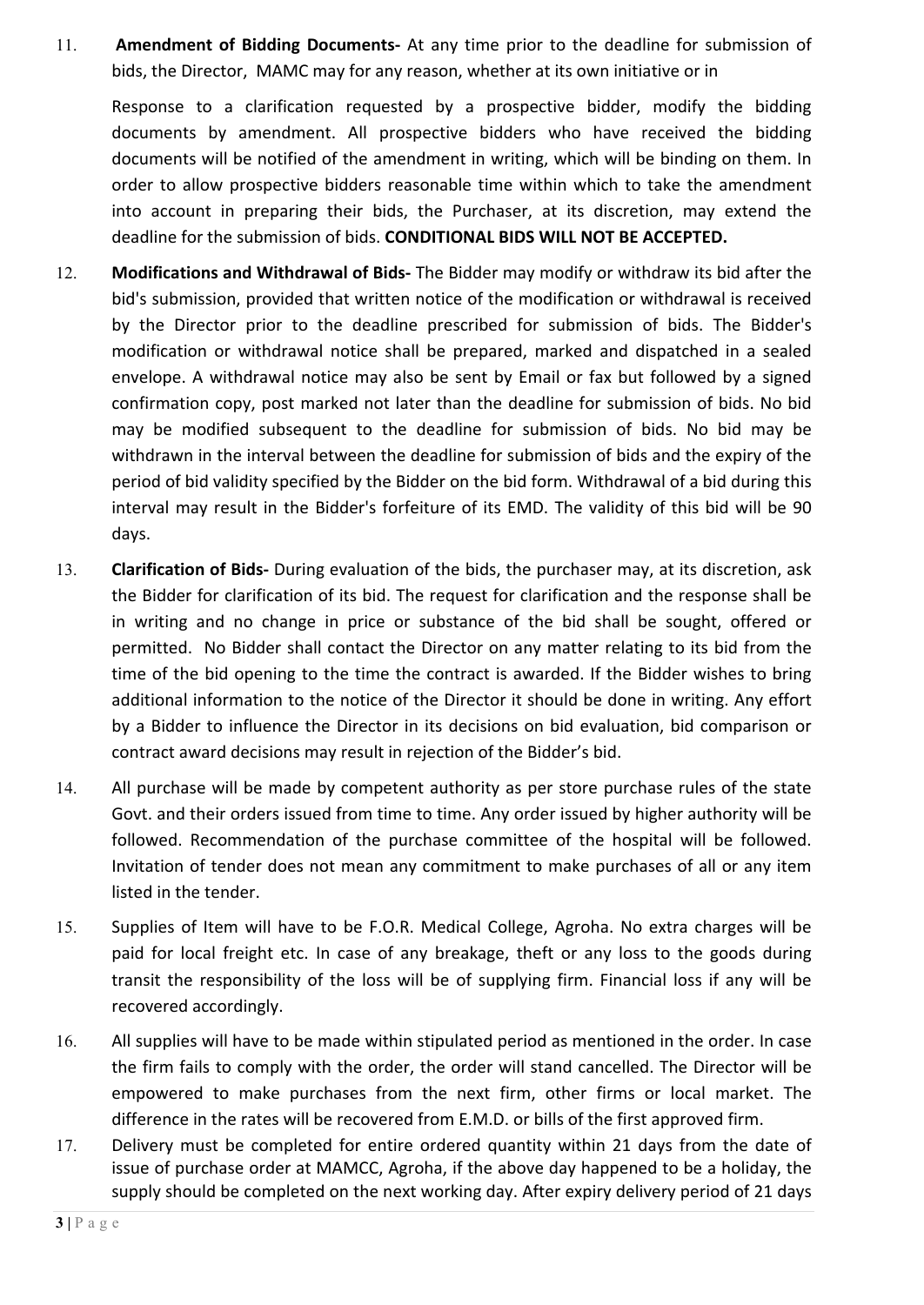a penalty of 1% will be imposed for a delay of 15 days thereafter additional penalty of 1% per week will be imposed not exceeding total penalty 5% i.e. Upper limit of the purchase order.

- 18. If the firm fails to supply the material within stipulated period of 21 days, the college may purchase the material from market at the firm's risk & cost after giving two notices, at a gap of 5 days each, by registered email / speed post.
- 19. The liability of items damage within warranty period & replacement of the same will lie upon the firm supplying the items as per contract to MAMC, Agroha.
- 20. All supplies should be made successful bidders/supplier/manufacturer/distributor only, the material supplied by Sister Concern will not be accepted.
- 21. Any claim for hike in prices of the commodities covered in the tender will not be allowed during the tender period.
- 22. The approximately yearly demand may be increase / decrease as per MAMC, Agroha requirement. And supply orders be issued on time to time as per requirement.
- 23. Payment will be made by bank draft or banker cheque and bank commission thereof will be borne by the firm. No advance payment will be made.
- 24. The Director, Medical College reserves the right to accept or reject any or all tenders without assigning any reason thereof in public interest. The tendering authority also reserves the right to make any addition or alteration in the terms and condition of the contract.
- 25. For any legal recourse the judicial jurisdiction will courts in Hisar, Haryana. The contract shall be governed by the Laws of India.

 **DIRECTOR MAHARAJA AGRASEN MEDICAL COLLEGE, AGROHA, (HISAR)**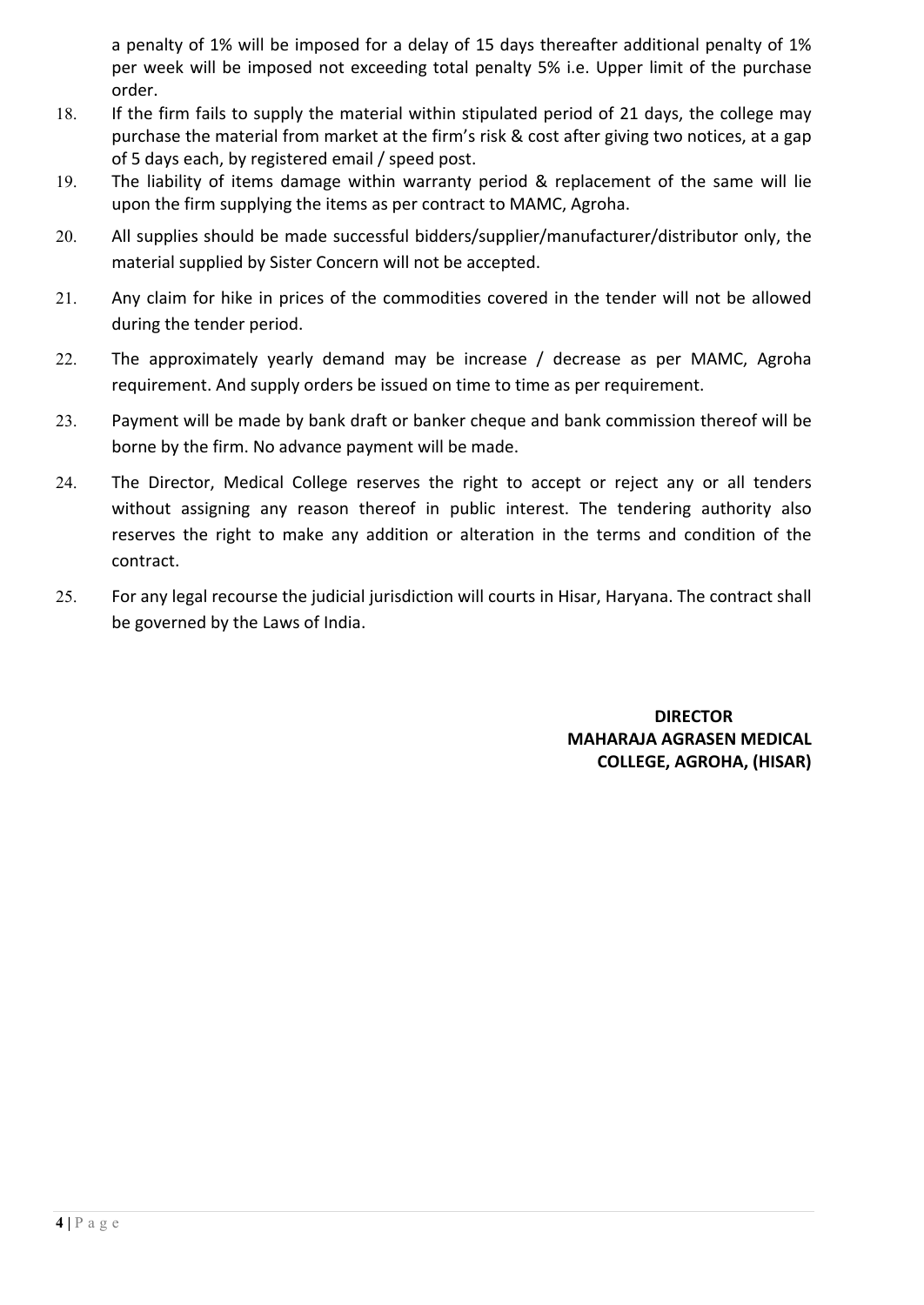### **Specimen of forwarding letter**

Signature of Tenderer

**From,**

**To,** 

**DIRECTOR MAHARAJA AGRASEN MEDICAL COLLEGE, AGROHA (HISAR) HARYANA**

\_\_\_\_\_\_\_\_\_\_\_\_\_\_\_\_\_\_\_\_\_\_

\_\_\_\_\_\_\_\_\_\_\_\_\_\_\_\_\_\_\_\_\_\_

**Sir**

|     | I am submitting tender for supply of Electric Items to your institution, as invited vide tender |                      |
|-----|-------------------------------------------------------------------------------------------------|----------------------|
| No. | published in<br>Date / /                                                                        | news paper. I accept |
|     | all the terms and condition given in tender, I have not added any terms & condition.            |                      |

| Enclosures |
|------------|
|------------|

- 1.
- 2.
- 3.
- 4.
- 5. 6.

- **Declaration**
- 1. I/We are citizen of India.
- 2. I/We are competent to contract as per Indian contract act.
- 3. I/We are not debarred for supply of Items by any Institution /office of Haryana state.
- 4. I/We will be responsible for losses made for supply of poor quality of Items.
- 5. I have not added any terms & condition other than given in this tender, even if any terms and condition are added then it should be treated as cancelled.
- 6. I/We have not quoted lower rate than that quoted in this tender for the similar item in any office, institution or organization in the Haryana state.

Date:  $\begin{array}{ccc} \begin{array}{ccc} \end{array} & \begin{array}{ccc} \end{array} & \end{array}$  Place:- Signature of Tenderer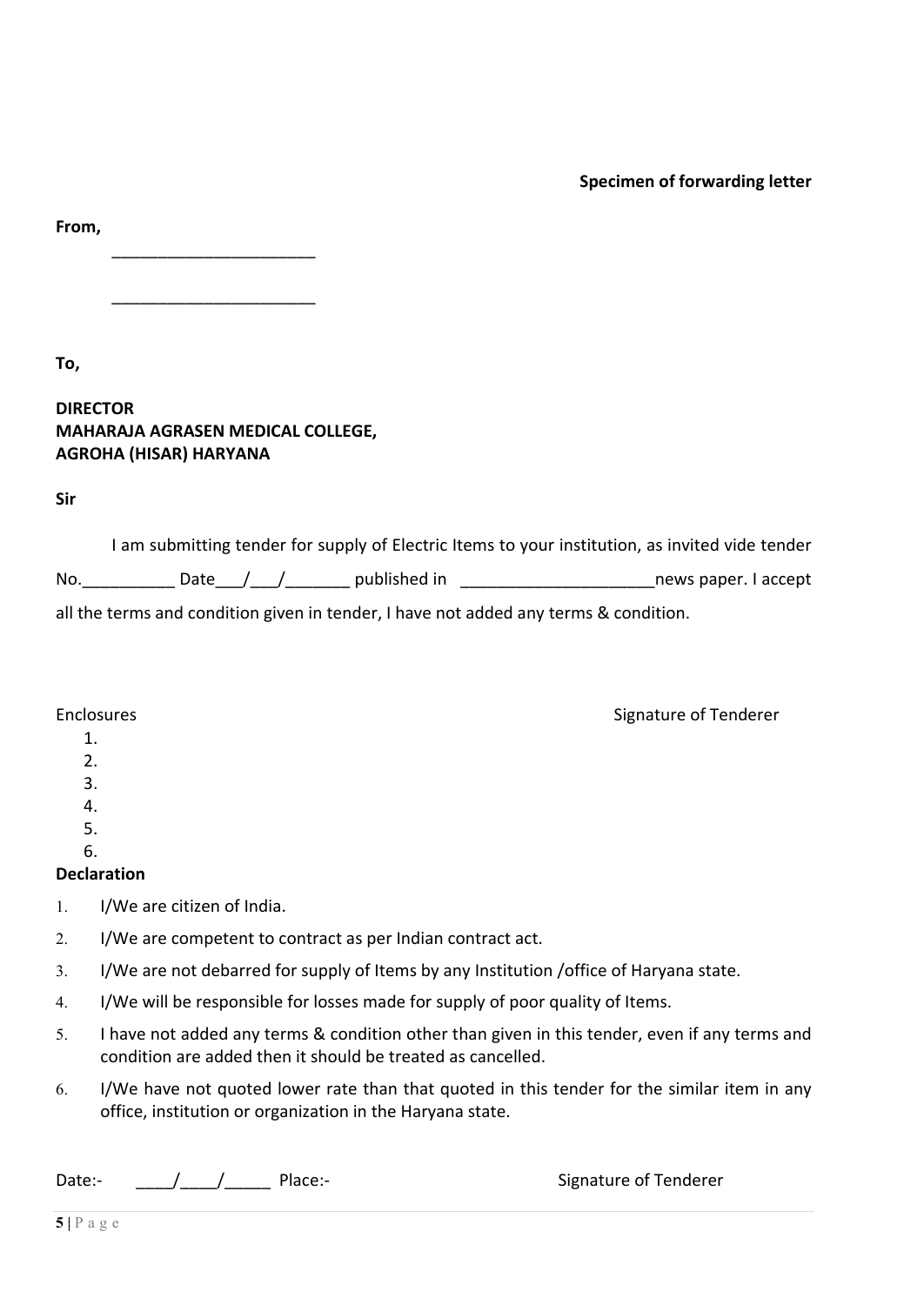E-Mail Address : Name : Name : Name : Name : Name : Name : Name : Name : Name : Name :  $\mathsf{N}$ Phone No : Address: Mobile No :

(Annexure-I)

### **INFORAMATION OF TENDRER**

| 1. | <b>Registered Name</b> |                           |  | <u> 1980 - Jan James James Barnett, martin de la populación de la propia de la propia de la propia de la propia d</u> |  |
|----|------------------------|---------------------------|--|-----------------------------------------------------------------------------------------------------------------------|--|
| 2. | Address                | Factory                   |  |                                                                                                                       |  |
|    |                        |                           |  |                                                                                                                       |  |
|    |                        |                           |  |                                                                                                                       |  |
|    |                        |                           |  |                                                                                                                       |  |
|    |                        | Office                    |  | <u> 1989 - Johann Barn, mars an t-Amerikaansk politiker (</u>                                                         |  |
|    |                        |                           |  |                                                                                                                       |  |
|    |                        |                           |  |                                                                                                                       |  |
| 3. | Telephone No.          |                           |  |                                                                                                                       |  |
|    |                        |                           |  |                                                                                                                       |  |
|    |                        |                           |  |                                                                                                                       |  |
|    |                        |                           |  |                                                                                                                       |  |
| 4. | <b>Email Address</b>   |                           |  |                                                                                                                       |  |
| 5. |                        | Bank Account No. & Branch |  |                                                                                                                       |  |
| 6. | TIN (Copy Attached)    |                           |  |                                                                                                                       |  |
| 7. | GST No.                |                           |  |                                                                                                                       |  |
| 8. | PAN (copy attached)    |                           |  |                                                                                                                       |  |

Signature with Stamp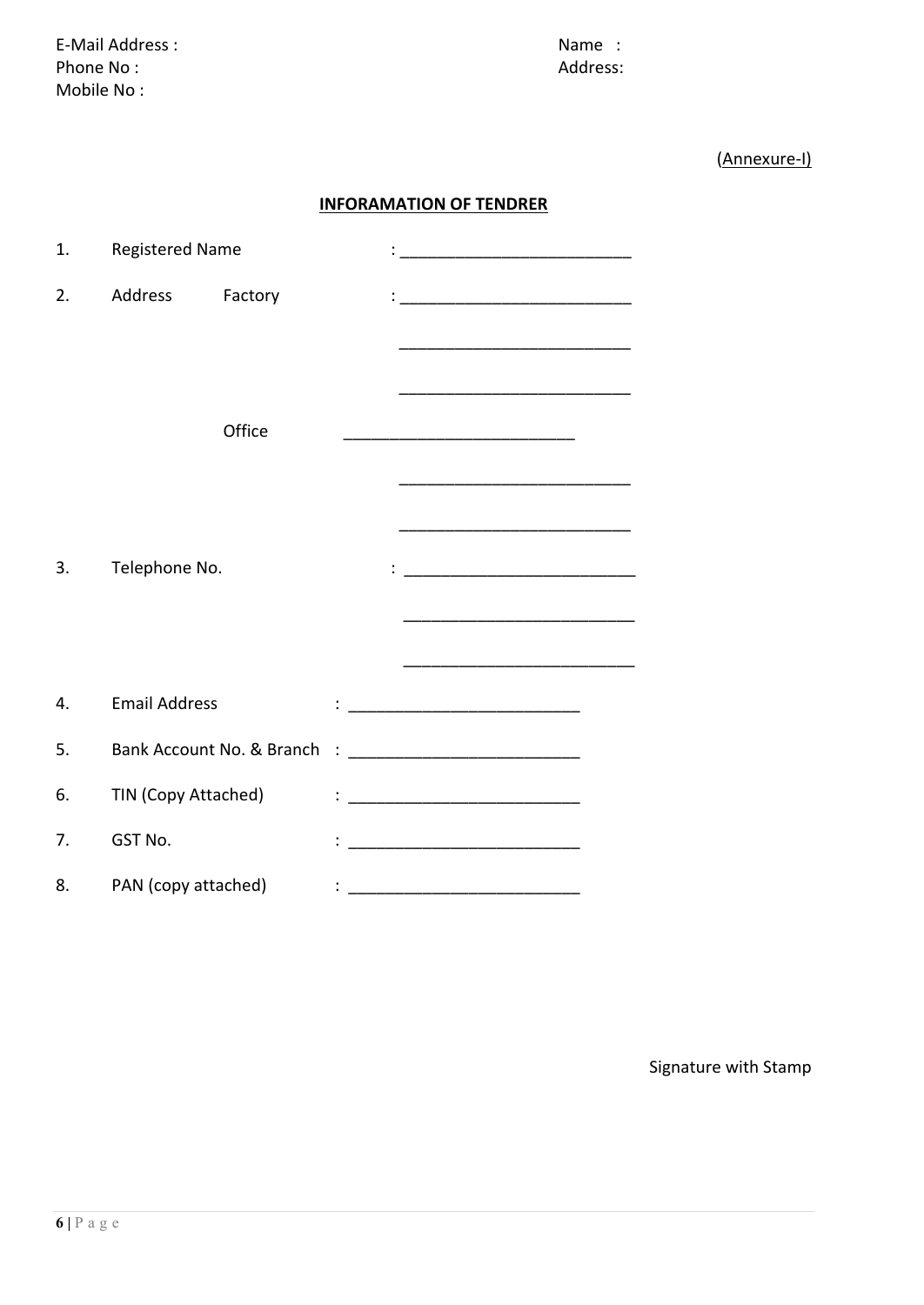### Specimen of Declaration/Undertaking (To be submitted in Letter Pad)

(Annexure-II)

### **DECLARATION**

| We. |                                                                                                                                            | having | its | registered | office | at |
|-----|--------------------------------------------------------------------------------------------------------------------------------------------|--------|-----|------------|--------|----|
|     | full address), declare that we have not quoted lower rates than that (full address), declare that we have not quoted lower rates than that |        |     |            |        |    |
|     | of quoted in this tender in any institution in Haryana.                                                                                    |        |     |            |        |    |

Signature with Rubber stamp

(Annexure-III)

**UNDERTAKING** We …………………………………………… having its registered office at …………………………………………….(full address), undertake that we have submitted up to date return and had no dues of Central and State Taxes.

Signature with stamp

(Annexure-IV)

### **UNDERTAKING**

We …………………………………………… having its registered office at …………………………………………….(full address), undertake that our firm has neither has been blacklisted by any competent authority nor any criminal proceeding pertaining to manufacture, supply, quality of manufacturing items or due to any dispute pending before any court or legal forum. Signature with with stamp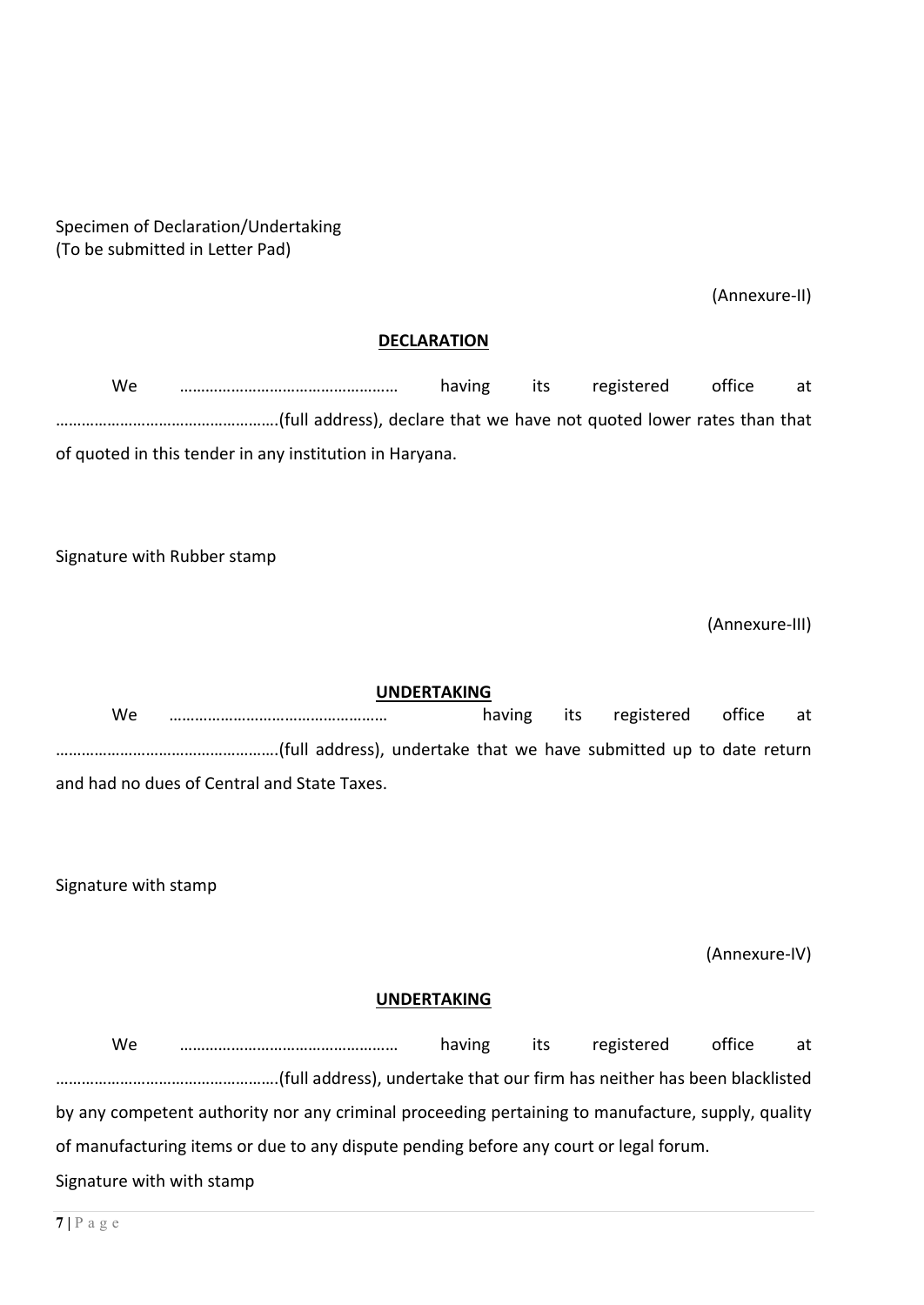## ANNEXURE – A

|                | <b>BoQ</b>                                                                                                                                         |                                       |             |                  |                                                                                    |              |  |  |  |
|----------------|----------------------------------------------------------------------------------------------------------------------------------------------------|---------------------------------------|-------------|------------------|------------------------------------------------------------------------------------|--------------|--|--|--|
|                | Name of work:- Rates contract for purchase of electrical items tentatively required for the period of<br>01.01.2022 to 30.06.2022 at MAMC, Agroha. |                                       |             |                  |                                                                                    |              |  |  |  |
| Sr.<br>No.     | <b>Description of Items</b>                                                                                                                        | <b>Make</b>                           | <b>Unit</b> | Qty.<br>(approx) | Rate to be<br>quoted by<br>the<br>contractor<br>items wise<br>(word and<br>figure) |              |  |  |  |
|                |                                                                                                                                                    |                                       |             |                  | (in<br>figure)                                                                     | (in<br>word) |  |  |  |
| 1              | Switch 6 amp. 1 way                                                                                                                                | Havells/SSK /Anchor                   | nos.        | 300              |                                                                                    |              |  |  |  |
| 2              | Switch 6 amp. 2 way                                                                                                                                | Havells/SSK /Anchor                   | nos.        | 20               |                                                                                    |              |  |  |  |
| 3              | Switch 15 amp. 1 way                                                                                                                               | Havells/SSK /Anchor                   | nos.        | 150              |                                                                                    |              |  |  |  |
| 4              | 5 pin 6 amp. Multi Socket                                                                                                                          | Havells/SSK /Anchor                   | nos.        | 300              |                                                                                    |              |  |  |  |
| 5              | 6 pin 15 amp. multi Socket                                                                                                                         | Havells/SSK /Anchor                   | nos.        | 150              |                                                                                    |              |  |  |  |
| 6              | Fan regulator step type switch size                                                                                                                | Havells/SSK /Anchor                   | nos.        | 30               |                                                                                    |              |  |  |  |
| $\overline{7}$ | Fan regulator step type socket size                                                                                                                | Havells/SSK /Anchor                   | nos.        | 30               |                                                                                    |              |  |  |  |
| 8              | Modular Switch 10 amp. 1way                                                                                                                        | Havells/M.K /Legrand/GM Indo<br>Asian | nos.        | 100              |                                                                                    |              |  |  |  |
| 9              | Modular Switch 10 amp. 2 way                                                                                                                       | Havells/M.K /Legrand/GM Indo<br>Asian | nos.        | 20               |                                                                                    |              |  |  |  |
| 10             | Modular Switch 20 amp. 1way                                                                                                                        | Havells/M.K /Legrand/GM Indo<br>Asian | nos.        | 100              |                                                                                    |              |  |  |  |
| 11             | Modular Socket 10 amp. without shutter                                                                                                             | Havells/M.K /Legrand/GM Indo<br>Asian | nos.        | 100              |                                                                                    |              |  |  |  |
| 12             | Modular Socket 20 amp. without shutter                                                                                                             | Havells/M.K /Legrand/GM Indo<br>Asian | nos.        | 100              |                                                                                    |              |  |  |  |
| 13             | Modular Fan regulator step type switch size                                                                                                        | Havells/M.K /Legrand/GM Indo<br>Asian | nos.        | 100              |                                                                                    |              |  |  |  |
| 14             | Modular Fan regulator step type socket size                                                                                                        | Havells/M.K /Legrand/GM Indo<br>Asian | nos.        | 25               |                                                                                    |              |  |  |  |
| 15             | Modular bell push switch                                                                                                                           | Havells/M.K /Legrand/GM Indo<br>Asian | nos.        | 100              |                                                                                    |              |  |  |  |
| 16             | Straight Batten Holder                                                                                                                             | Havells/Anchor/Cozy                   | nos.        | 50               |                                                                                    |              |  |  |  |
| 17             | 1.5 sqmm PVC unsheathed copper conductor cable single<br>core                                                                                      | Finolex/Havells/Polycab/KEI           | mtr.        | 2000             |                                                                                    |              |  |  |  |
| 18             | 2.5 sqmm PVC unsheathed copper conductor cable single<br>core                                                                                      | Finolex/Havells/Polycab/KEI           | mtr.        | 1000             |                                                                                    |              |  |  |  |
| 19             | 4.0 sqmm PVC unsheathed copper conductor cable single<br>core                                                                                      | Finolex/Havells/Polycab/KEI           | mtr.        | 500              |                                                                                    |              |  |  |  |
| 20             | 6.0 sqmm PVC unsheathed copper conductor cable single<br>core                                                                                      | Finolex/Havells/Polycab/KEI           | mtr.        | 200              |                                                                                    |              |  |  |  |
| 21             | 10.0 sqmm PVC unsheathed copper conductor cable single<br>core                                                                                     | Finolex/Havells/Polycab/KEI           | mtr.        | 100              |                                                                                    |              |  |  |  |
| 22             | 16.0 sqmm PVC unsheathed copper conductor cable single<br>core                                                                                     | Finolex/Havells/Polycab/KEI           | mtr.        | 100              |                                                                                    |              |  |  |  |
| 23             | 25.0 sqmm PVC unsheathed copper conductor cable single<br>core                                                                                     | Finolex/Havells/Polycab/KEI           | mtr.        | 50               |                                                                                    |              |  |  |  |
| 24             | 35.0 sqmm PVC unsheathed copper conductor cable single<br>core                                                                                     | Finolex/Havells/Polycab/KEI           | mtr.        | 50               |                                                                                    |              |  |  |  |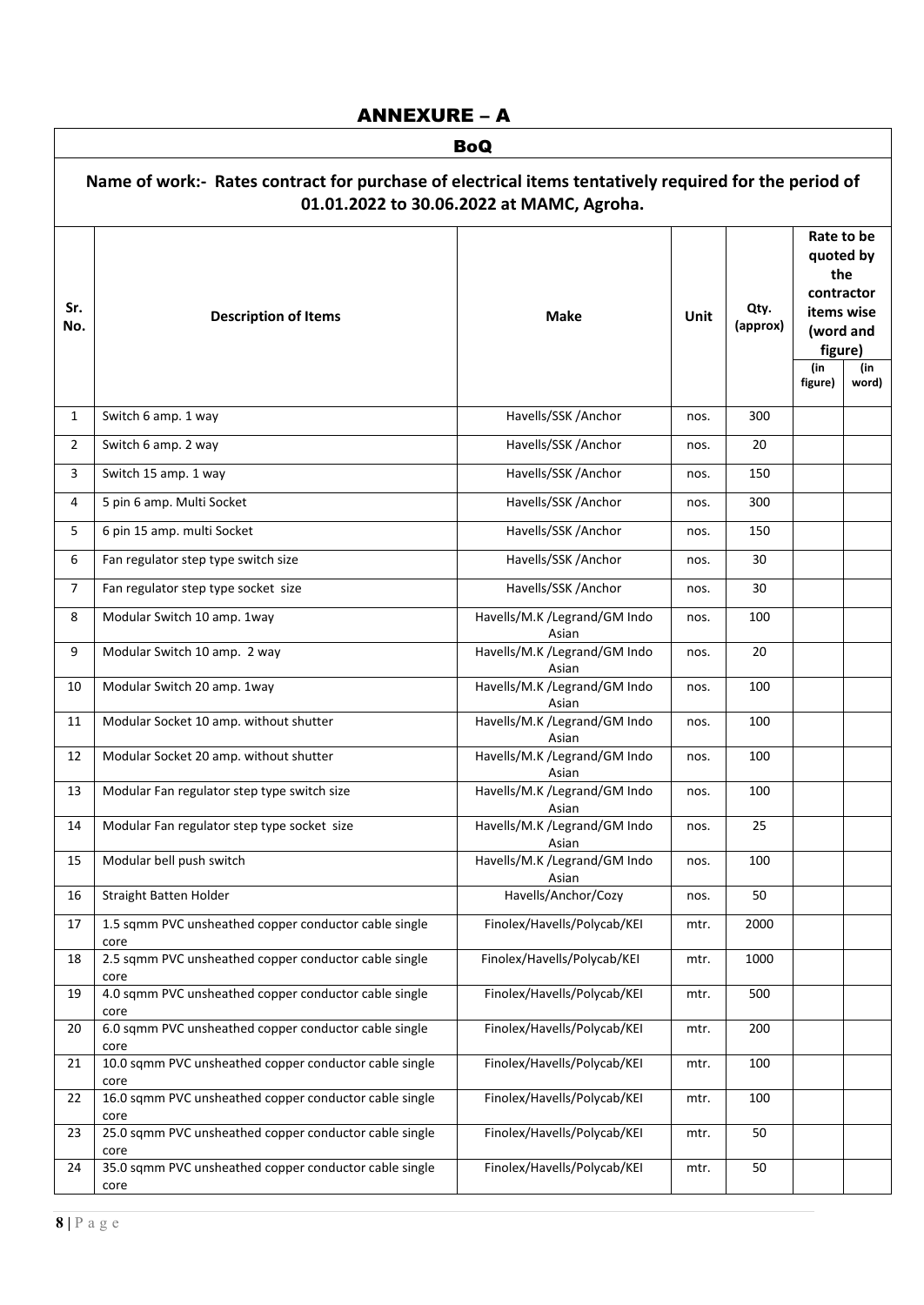| 25 | 50 sqmm PVC unsheathed copper conductor cable single<br>core         | Finolex/Havells/Polycab/KEI          | mtr. | 50   |  |
|----|----------------------------------------------------------------------|--------------------------------------|------|------|--|
| 26 | LED U-TYPE TUBE 18watt 4 PIN Aluminium base                          | Havells/Philips/                     | nos. | 50   |  |
| 27 | Flexible wire (0.75sqmm 2 core copper conductor)                     | Havells/Finolex/Polycab              | mtr. | 700  |  |
| 28 | Self Adhesive PVC Electrical Insulation Tape                         | <b>ISI Marked</b>                    | nos. | 1000 |  |
| 29 | M.C.B. 10 AMP. S.P. 10 KA (Cat.-C)                                   | Schneider/ Havells/L&T/Indo<br>Asian | nos. | 50   |  |
| 30 | M.C.B. 20 AMP. S.P. 10 KA (Cat.-C)                                   | Schneider/ Havells/L&T/Indo<br>Asian | nos. | 50   |  |
| 31 | M.C.B. 32 AMP. S.P. 10 KA (Cat.-C)                                   | Schneider/ Havells/L&T/Indo<br>Asian | nos. | 50   |  |
| 32 | M.C.B. 32 AMP. D.P. 10 KA (Cat.-C)                                   | Schneider/ Havells/L&T/Indo<br>Asian | nos. | 10   |  |
| 33 | M.C.B. 32 AMP. 10 KA TP (Cat-C)                                      | Schneider/ Havells/L&T/Indo<br>Asian | nos. | 10   |  |
| 34 | M.C.B. 32 AMP. T.P.N. 10 KA (Cat.-C)                                 | Schneider/ Havells/L&T/Indo<br>Asian | nos. | 10   |  |
| 35 | M.C.B. 63 AMP. T.P. 10 KA (Cat-C)                                    | Schneider/ Havells/L&T/Indo<br>Asian | nos. | 10   |  |
| 36 | M.C.B. 63 AMP. T.P.N. 10 KA (Cat.-C)                                 | Schneider/ Havells/L&T/Indo<br>Asian | nos. | 10   |  |
| 37 | 2 Pin Top 6 Amp. Male Female                                         | Havells/Anchoor/SSK/ KANT            | nos. | 50   |  |
| 38 | 3 Pin Top 6 amp.                                                     | Havells/Anchoor/SSK/KANT             | nos. | 100  |  |
| 39 | 3 Pin Top 16 amp.                                                    | Havells/Anchoor/SSK/KANT             | nos. | 100  |  |
| 40 | 25mm Aluminium Lugs Heavy duty crimping type                         | Action/Dowells                       | nos. | 100  |  |
| 41 | 35mm Aluminium Lugs Heavy duty crimping type                         | Action/Dowells                       | nos. | 100  |  |
| 42 | 50mm Aluminium Lugs Heavy duty crimping type                         | Action/Dowells                       | nos. | 50   |  |
| 43 | 70mm Aluminium Lugs Heavy duty crimping type                         | Action/Dowells                       | nos. | 50   |  |
| 44 | 95mm Aluminium Lugs Heavy duty crimping type                         | Action/Dowells                       | nos. | 50   |  |
| 45 | 120mm Aluminium Lugs Heavy duty crimping type                        | Action/Dowells                       | nos. | 50   |  |
| 46 | 150mm Aluminium Lugs Heavy duty crimping type                        | Action/Dowells                       | nos. | 10   |  |
| 47 | 185mm Aluminium Lugs Heavy duty crimping type                        | Action/Dowells                       | nos. | 50   |  |
| 48 | 240mm Aluminium Lugs Heavy duty crimping type                        | Action/Dowells                       | nos. | 25   |  |
| 49 | 300mm Aluminium Lugs Heavy duty crimping type                        | Action/Dowells                       | nos. | 10   |  |
| 50 | 400mm Aluminium Lugs Heavy duty crimping type                        | Action/Dowells                       | nos. | 20   |  |
| 51 | 10mm Copper Lugs Heavy Duty crimping type                            | Action/Dowells                       | nos. | 100  |  |
| 52 | 16mm Copper Lugs Heavy Duty crimping type                            | Action/Dowells                       | nos. | 50   |  |
| 53 | 25mm Copper Lugs Heavy Duty crimping type                            | Action/Dowells                       | nos. | 50   |  |
| 54 | 35mm Copper Lugs Heavy Duty crimping type                            | Action/Dowells                       | nos. | 50   |  |
| 55 | 50mm Copper Lugs Heavy Duty crimping type                            | Action/Dowells                       | nos. | 50   |  |
| 56 | 70mm Copper Lugs Heavy Duty crimping type                            | Action/Dowells                       | nos. | 20   |  |
| 57 | Telephone PVC wire single pair 0.5 mm conductor                      | TEKSON/Delton                        | mtr. | 500  |  |
| 58 | Telephone PVC wire two pair 0.5 mm conductor                         | TEKSON/Delton                        | mtr. | 500  |  |
| 59 | Telephone PVC wire 5 pair 0.5 mm conductor                           | TEKSON/Delton                        | mtr. | 100  |  |
| 60 | Telephone PVC wire 10 pair 0.5 mm conductor                          | TEKSON/Delton                        | mtr. | 100  |  |
| 61 | Telephone UGC wire 5 pair 0.5 mm conductor                           | TEKSON/Delton                        | mtr. | 50   |  |
| 62 | Telephone armoured wire 10 pair 0.5 mm conductor<br>(Armoured cable) | TEKSON/Delton                        | mtr. | 100  |  |
|    |                                                                      |                                      |      |      |  |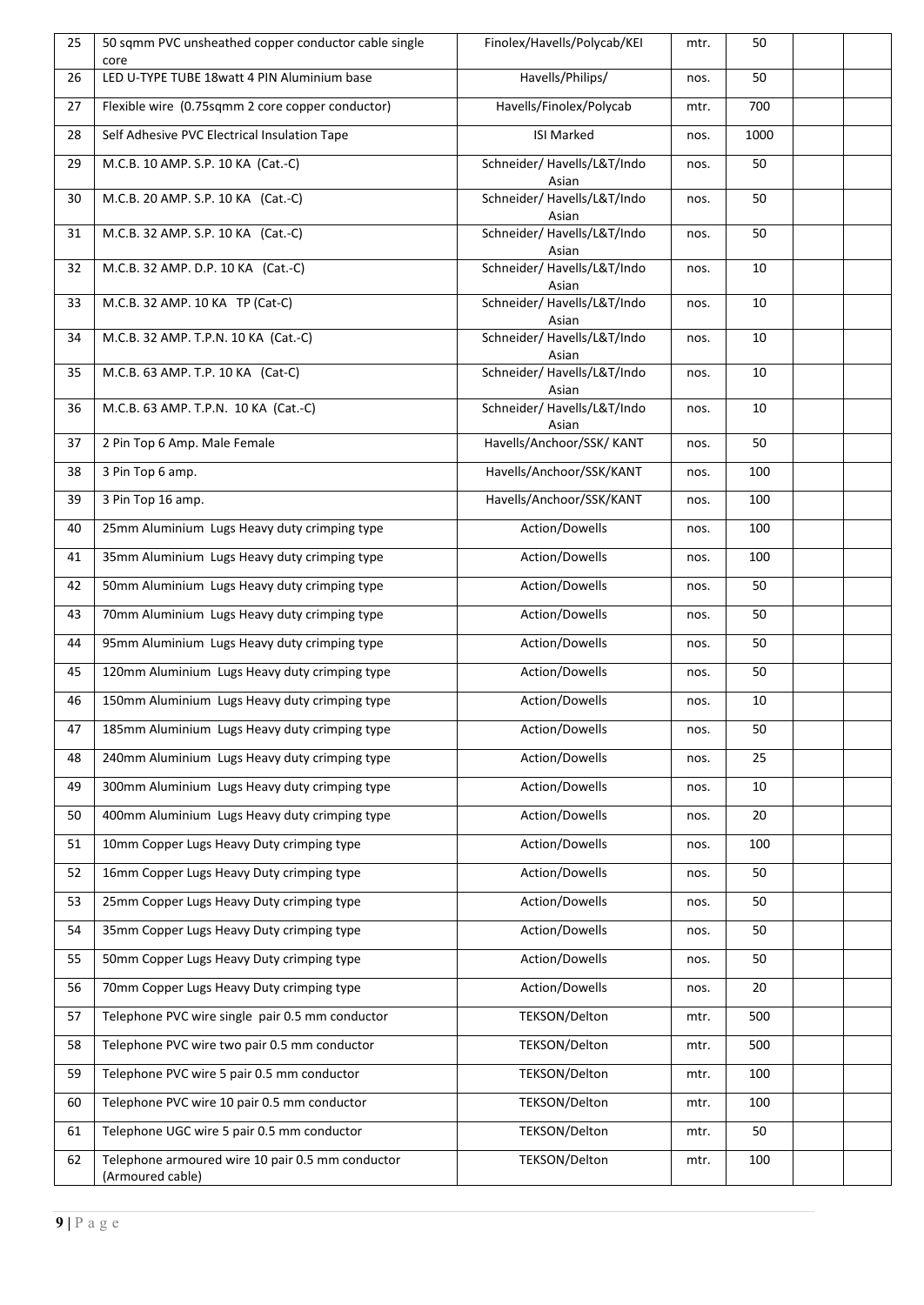| 63  | Telephone spril Lead                                 | <b>ISI Marked</b>                    | nos.   | 50             |  |
|-----|------------------------------------------------------|--------------------------------------|--------|----------------|--|
| 64  | Telephone main lead with both side jack (3mtr. Long) | <b>ISI Marked</b>                    | nos.   | 50             |  |
| 65  | Telephone instrument MODEL NO.-M-53                  | <b>BEETEL</b>                        | nos.   | 5              |  |
| 66  | Telephone instrument MODEL NO.- M-71                 | <b>BEETEL</b>                        | nos.   | $\overline{2}$ |  |
| 67  | PVC wall gitti 35 mm long                            | Topson/Manglam/Tekson                | Pkt.   | 100            |  |
| 68  | PVC wall gitti 50 mm long                            | Topson/Manglam/Tekson                | Pkt.   | 50             |  |
| 69  | 4.0 mm PVC gitti clamp type                          | Topson/Manglam/Tekson                | Pkt.   | 50             |  |
| 70  | 6.0 mm pvc gitti clamp type                          | Topson/Manglam/Tekson                | Pkt.   | 50             |  |
| 71  | 10.0 mm pvc gitti clamp type                         | Topson/Manglam/Tekson                | Pkt.   | 10             |  |
| 72  | 20 mm pvc gitti clamp type                           | Topson/Manglam/Tekson                | Pkt.   | 5              |  |
| 73  | 25 mm pvc gitti clamp type                           | Topson/Manglam/Tekson                | Pkt.   | 25             |  |
| 74  | PVC batten gitti                                     | Topson/Manglam/Tekson                | Pkt.   | 10             |  |
| 75  | Electric Door Bell Fish Type                         | Havells/Anchor/S.S.K.                | nos.   | 10             |  |
| 76  | Remote control Door bell                             | Havells/Anchor/S.S.K.                | nos.   | 5              |  |
| 77  | <b>Bell PUSH Switch</b>                              | Havells/Anchor/S.S.K.                | nos.   | 20             |  |
| 78  | <b>Bed Switch</b>                                    | Havells/Anchor/S.S.K.                | nos.   | 20             |  |
| 79  | MCCB 100 Amp. 25 KA 3 pole with enclosure            | Schneider/ Havells/L&T/Indo          | nos.   | 5              |  |
| 80  | MCCB 100 Amp. 35 KA 4 pole with enclosure            | Asian<br>Schneider/ Havells/L&T/Indo | nos.   | 4              |  |
| 81  | MCCB 160 Amp. 35 KA 3 pole with enclosure            | Asian<br>Schneider/ Havells/L&T/Indo | nos.   | 3              |  |
|     |                                                      | Asian                                |        |                |  |
| 82  | MCCB 200 Amp. 35 KA 3 phase 3 pole with enclosure    | Schneider/ Havells/L&T/Indo<br>Asian | nos.   | $\overline{2}$ |  |
| 83  | MCCB 300 Amp. 35 KA 3 phase 3 pole with enclosure    | Schneider/ Havells/L&T/Indo<br>Asian | nos.   | $\overline{2}$ |  |
| 84  | MCCB 400 Amp. 50 KA 3 phase 3 pole with enclosure    | Schneider/ Havells/L&T/Indo<br>Asian | nos.   | $\mathbf{1}$   |  |
| 85  | MCCB 600 Amp. 50 KA 3 phase 3 pole                   | Schneider/ Havells/L&T/Indo<br>Asian | nos.   | $\mathbf{1}$   |  |
| 86  | MCCB 800 Amp. 50 KA 3 phase 3 pole                   | Schneider/ Havells/L&T/Indo<br>Asian | nos.   | $\mathbf{1}$   |  |
| 87  | Capacitor 1.5 MFD                                    | Havells/Tibcon/Epcos                 | nos.   | 20             |  |
| 88  | Capacitor 2.5 MFD                                    | Havells/Tibcon/Epcos                 | nos.   | 300            |  |
| 89  | Capacitor 3.15 MFD                                   | Havells/Tibcon/Epcos                 | nos.   | 100            |  |
| 90  | Capacitor 4.0 MFD                                    | Havells/Tibcon/Epcos                 | nos.   | 200            |  |
| 91  | Capacitor 6.0 MFD                                    | Havells/Tibcon/Epcos                 | nos.   | 20             |  |
| 92  | LED blub 15 watt                                     | Havells/Philips/Surya                | nos.   | 25             |  |
| 93  | LED flood light 60 watt                              | Havells/Philips/ Surya               | nos.   | 3              |  |
| 94  | LED flood light 100 watt                             | Havells/Philips/ Surya               | nos.   | 3              |  |
| 95  | PVC pipe 25mm dia 2mm thick (10 feet length)         | Ravindra/Finolex/Polypack            | Length | 300            |  |
| 96  | PVC bend 25mm dia                                    | Ravindra/Finolex/Polypack            | nos.   | 150            |  |
| 97  | PVC junction box 3 way                               | Ravindra/Finolex/Polypack            | nos.   | 50             |  |
| 98  | PVC junction box 4 way                               | Ravindra/Finolex/Polypack            | nos.   | 50             |  |
| 99  | Ceiling Fan rod 18" 15mm dia 2mm thickness           | <b>ISI Marked</b>                    | nos.   | 10             |  |
| 100 | Ceiling Fan rod 24" 15mm dia 2mm thickness           | <b>ISI Marked</b>                    | nos.   | 10             |  |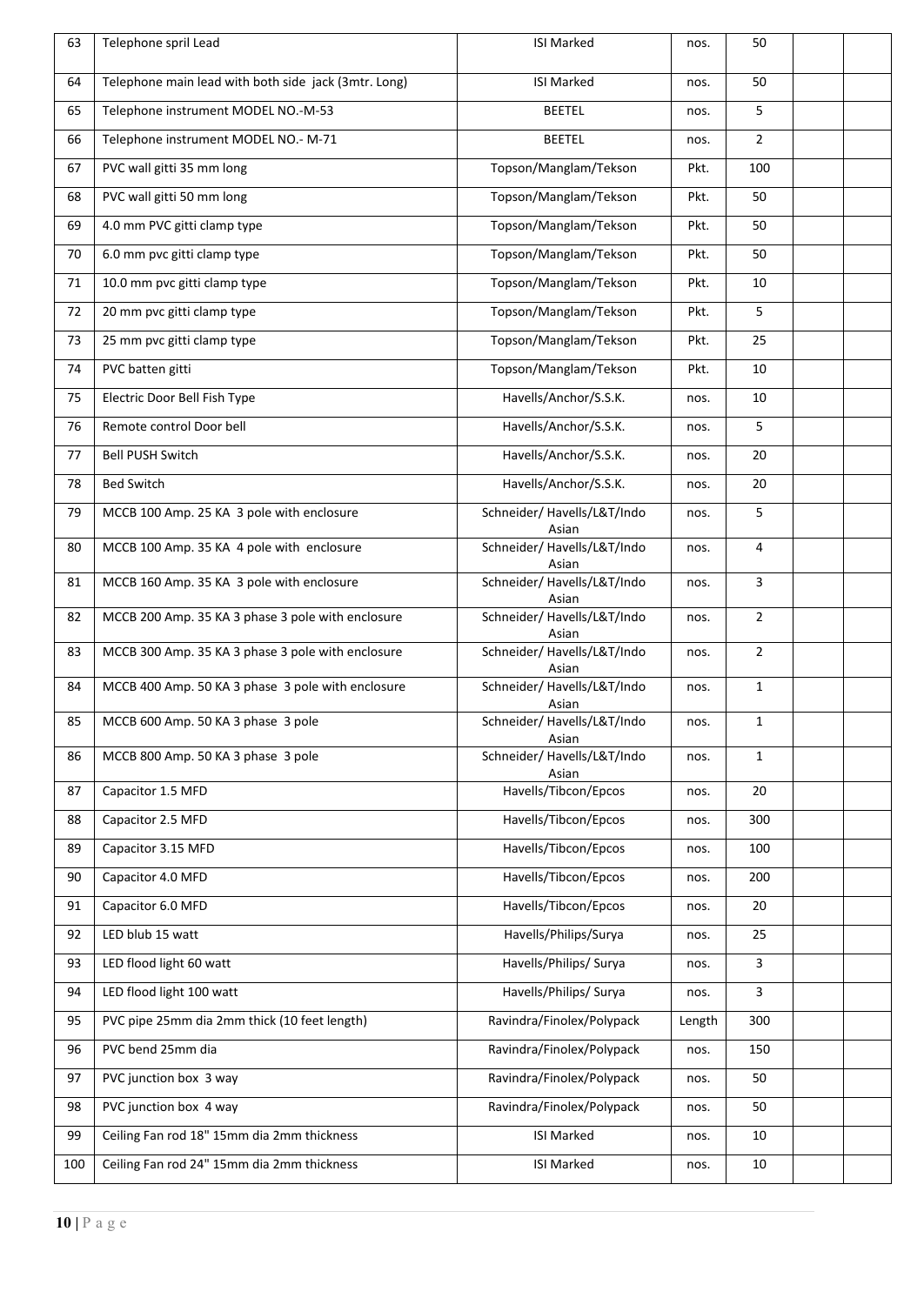| Ceiling Fan rod 36" 15mm dia 2mm thickness<br><b>ISI Marked</b><br>102<br>Ceiling Fan rod 48" 15mm dia 2mm thickness<br><b>ISI Marked</b><br>103<br>Ceiling Fan rod 54" 15mm dia 2mm thickness<br>ISI Marked<br>104<br>Ceiling Fan rod 60" 15mm dia 2mm thickness<br><b>ISI Marked</b><br>105<br>Ceiling Fan rod 96" 15mm dia 2mm thickness<br><b>ISI Marked</b><br>106<br>Ceiling Fan Clamp (Chidi)<br>ISI Marked<br>107<br>PVC Gang box 1 way<br>Tekson/Topson<br>108<br>PVC gang box power (1+1)<br>Tekson/Topson<br>109<br>PVC gang box 6amp. (1+1)<br>Tekson/Topson<br>110<br>PVC gang box 6 amp. (2+2)<br>Tekson/Topson<br>111<br>Tekson/Topson<br>PVC gang box 6 amp. (2+1)<br>112<br>Tekson/Topson<br>PVC gang box 6 amp. (4+4)<br>113<br>Sheet steel MCB enclosure 2 way SP<br>Havells/L&T/Indo Asian<br>114<br>Sheet steel MCB enclosure 4 way SP double door<br>Havells/L&T/Indo Asian<br>115<br>Havells/L&T/Indo Asian<br>Sheet steel MCB enclosure 8 way SP double door<br>116<br>Sheet steel MCB enclosure 12 way SP double door<br>Havells/L&T/Indo Asian<br>117<br>Havells/L&T/Indo Asian<br>Sheet steel MCB enclosure 4 way TP&N double door<br>118<br>Havells/L&T/Indo Asian<br>Sheet steel MCB enclosure 6 way TP&N double door<br>119<br>PVC batten fati 0.75"<br>120<br>Ravindra/Finolex/Polypack<br>PVC batten fati 1"<br>Ravindra/Finolex/Polypack<br>121<br>Fastener MS 4"<br>Hiltop<br>122<br>Fastener MS 5"<br>123<br>Hiltop<br>Fastener MS 6"<br>124<br>Hiltop<br>125<br>Nut bolt MS<br>VK/VTC/<br>Ceiling fan nut bolt<br>ISI Marked<br>126<br>Screw 35x8 MS<br>ISI Marked<br>127<br>Screw 50x10 MS<br><b>ISI Marked</b><br>128<br>Screw 60x10 MS<br><b>ISI Marked</b><br>129 |
|-----------------------------------------------------------------------------------------------------------------------------------------------------------------------------------------------------------------------------------------------------------------------------------------------------------------------------------------------------------------------------------------------------------------------------------------------------------------------------------------------------------------------------------------------------------------------------------------------------------------------------------------------------------------------------------------------------------------------------------------------------------------------------------------------------------------------------------------------------------------------------------------------------------------------------------------------------------------------------------------------------------------------------------------------------------------------------------------------------------------------------------------------------------------------------------------------------------------------------------------------------------------------------------------------------------------------------------------------------------------------------------------------------------------------------------------------------------------------------------------------------------------------------------------------------------------------------------------------------------------------------------------------------------------------------------------------------------|
|                                                                                                                                                                                                                                                                                                                                                                                                                                                                                                                                                                                                                                                                                                                                                                                                                                                                                                                                                                                                                                                                                                                                                                                                                                                                                                                                                                                                                                                                                                                                                                                                                                                                                                           |
|                                                                                                                                                                                                                                                                                                                                                                                                                                                                                                                                                                                                                                                                                                                                                                                                                                                                                                                                                                                                                                                                                                                                                                                                                                                                                                                                                                                                                                                                                                                                                                                                                                                                                                           |
|                                                                                                                                                                                                                                                                                                                                                                                                                                                                                                                                                                                                                                                                                                                                                                                                                                                                                                                                                                                                                                                                                                                                                                                                                                                                                                                                                                                                                                                                                                                                                                                                                                                                                                           |
|                                                                                                                                                                                                                                                                                                                                                                                                                                                                                                                                                                                                                                                                                                                                                                                                                                                                                                                                                                                                                                                                                                                                                                                                                                                                                                                                                                                                                                                                                                                                                                                                                                                                                                           |
|                                                                                                                                                                                                                                                                                                                                                                                                                                                                                                                                                                                                                                                                                                                                                                                                                                                                                                                                                                                                                                                                                                                                                                                                                                                                                                                                                                                                                                                                                                                                                                                                                                                                                                           |
|                                                                                                                                                                                                                                                                                                                                                                                                                                                                                                                                                                                                                                                                                                                                                                                                                                                                                                                                                                                                                                                                                                                                                                                                                                                                                                                                                                                                                                                                                                                                                                                                                                                                                                           |
|                                                                                                                                                                                                                                                                                                                                                                                                                                                                                                                                                                                                                                                                                                                                                                                                                                                                                                                                                                                                                                                                                                                                                                                                                                                                                                                                                                                                                                                                                                                                                                                                                                                                                                           |
|                                                                                                                                                                                                                                                                                                                                                                                                                                                                                                                                                                                                                                                                                                                                                                                                                                                                                                                                                                                                                                                                                                                                                                                                                                                                                                                                                                                                                                                                                                                                                                                                                                                                                                           |
|                                                                                                                                                                                                                                                                                                                                                                                                                                                                                                                                                                                                                                                                                                                                                                                                                                                                                                                                                                                                                                                                                                                                                                                                                                                                                                                                                                                                                                                                                                                                                                                                                                                                                                           |
|                                                                                                                                                                                                                                                                                                                                                                                                                                                                                                                                                                                                                                                                                                                                                                                                                                                                                                                                                                                                                                                                                                                                                                                                                                                                                                                                                                                                                                                                                                                                                                                                                                                                                                           |
|                                                                                                                                                                                                                                                                                                                                                                                                                                                                                                                                                                                                                                                                                                                                                                                                                                                                                                                                                                                                                                                                                                                                                                                                                                                                                                                                                                                                                                                                                                                                                                                                                                                                                                           |
|                                                                                                                                                                                                                                                                                                                                                                                                                                                                                                                                                                                                                                                                                                                                                                                                                                                                                                                                                                                                                                                                                                                                                                                                                                                                                                                                                                                                                                                                                                                                                                                                                                                                                                           |
|                                                                                                                                                                                                                                                                                                                                                                                                                                                                                                                                                                                                                                                                                                                                                                                                                                                                                                                                                                                                                                                                                                                                                                                                                                                                                                                                                                                                                                                                                                                                                                                                                                                                                                           |
|                                                                                                                                                                                                                                                                                                                                                                                                                                                                                                                                                                                                                                                                                                                                                                                                                                                                                                                                                                                                                                                                                                                                                                                                                                                                                                                                                                                                                                                                                                                                                                                                                                                                                                           |
|                                                                                                                                                                                                                                                                                                                                                                                                                                                                                                                                                                                                                                                                                                                                                                                                                                                                                                                                                                                                                                                                                                                                                                                                                                                                                                                                                                                                                                                                                                                                                                                                                                                                                                           |
|                                                                                                                                                                                                                                                                                                                                                                                                                                                                                                                                                                                                                                                                                                                                                                                                                                                                                                                                                                                                                                                                                                                                                                                                                                                                                                                                                                                                                                                                                                                                                                                                                                                                                                           |
|                                                                                                                                                                                                                                                                                                                                                                                                                                                                                                                                                                                                                                                                                                                                                                                                                                                                                                                                                                                                                                                                                                                                                                                                                                                                                                                                                                                                                                                                                                                                                                                                                                                                                                           |
|                                                                                                                                                                                                                                                                                                                                                                                                                                                                                                                                                                                                                                                                                                                                                                                                                                                                                                                                                                                                                                                                                                                                                                                                                                                                                                                                                                                                                                                                                                                                                                                                                                                                                                           |
|                                                                                                                                                                                                                                                                                                                                                                                                                                                                                                                                                                                                                                                                                                                                                                                                                                                                                                                                                                                                                                                                                                                                                                                                                                                                                                                                                                                                                                                                                                                                                                                                                                                                                                           |
|                                                                                                                                                                                                                                                                                                                                                                                                                                                                                                                                                                                                                                                                                                                                                                                                                                                                                                                                                                                                                                                                                                                                                                                                                                                                                                                                                                                                                                                                                                                                                                                                                                                                                                           |
|                                                                                                                                                                                                                                                                                                                                                                                                                                                                                                                                                                                                                                                                                                                                                                                                                                                                                                                                                                                                                                                                                                                                                                                                                                                                                                                                                                                                                                                                                                                                                                                                                                                                                                           |
|                                                                                                                                                                                                                                                                                                                                                                                                                                                                                                                                                                                                                                                                                                                                                                                                                                                                                                                                                                                                                                                                                                                                                                                                                                                                                                                                                                                                                                                                                                                                                                                                                                                                                                           |
|                                                                                                                                                                                                                                                                                                                                                                                                                                                                                                                                                                                                                                                                                                                                                                                                                                                                                                                                                                                                                                                                                                                                                                                                                                                                                                                                                                                                                                                                                                                                                                                                                                                                                                           |
|                                                                                                                                                                                                                                                                                                                                                                                                                                                                                                                                                                                                                                                                                                                                                                                                                                                                                                                                                                                                                                                                                                                                                                                                                                                                                                                                                                                                                                                                                                                                                                                                                                                                                                           |
|                                                                                                                                                                                                                                                                                                                                                                                                                                                                                                                                                                                                                                                                                                                                                                                                                                                                                                                                                                                                                                                                                                                                                                                                                                                                                                                                                                                                                                                                                                                                                                                                                                                                                                           |
|                                                                                                                                                                                                                                                                                                                                                                                                                                                                                                                                                                                                                                                                                                                                                                                                                                                                                                                                                                                                                                                                                                                                                                                                                                                                                                                                                                                                                                                                                                                                                                                                                                                                                                           |
|                                                                                                                                                                                                                                                                                                                                                                                                                                                                                                                                                                                                                                                                                                                                                                                                                                                                                                                                                                                                                                                                                                                                                                                                                                                                                                                                                                                                                                                                                                                                                                                                                                                                                                           |
|                                                                                                                                                                                                                                                                                                                                                                                                                                                                                                                                                                                                                                                                                                                                                                                                                                                                                                                                                                                                                                                                                                                                                                                                                                                                                                                                                                                                                                                                                                                                                                                                                                                                                                           |
| Brass screw 1.5"<br><b>ISI Marked</b><br>130                                                                                                                                                                                                                                                                                                                                                                                                                                                                                                                                                                                                                                                                                                                                                                                                                                                                                                                                                                                                                                                                                                                                                                                                                                                                                                                                                                                                                                                                                                                                                                                                                                                              |
| Brass screw 2"<br>ISI Marked<br>131                                                                                                                                                                                                                                                                                                                                                                                                                                                                                                                                                                                                                                                                                                                                                                                                                                                                                                                                                                                                                                                                                                                                                                                                                                                                                                                                                                                                                                                                                                                                                                                                                                                                       |
| Brass screw 3"<br><b>ISI Marked</b><br>132                                                                                                                                                                                                                                                                                                                                                                                                                                                                                                                                                                                                                                                                                                                                                                                                                                                                                                                                                                                                                                                                                                                                                                                                                                                                                                                                                                                                                                                                                                                                                                                                                                                                |
| Brass screw 4"<br>ISI Marked<br>133                                                                                                                                                                                                                                                                                                                                                                                                                                                                                                                                                                                                                                                                                                                                                                                                                                                                                                                                                                                                                                                                                                                                                                                                                                                                                                                                                                                                                                                                                                                                                                                                                                                                       |
| Black screw 1 inch<br><b>ISI Marked</b><br>134                                                                                                                                                                                                                                                                                                                                                                                                                                                                                                                                                                                                                                                                                                                                                                                                                                                                                                                                                                                                                                                                                                                                                                                                                                                                                                                                                                                                                                                                                                                                                                                                                                                            |
|                                                                                                                                                                                                                                                                                                                                                                                                                                                                                                                                                                                                                                                                                                                                                                                                                                                                                                                                                                                                                                                                                                                                                                                                                                                                                                                                                                                                                                                                                                                                                                                                                                                                                                           |
| Black screw 1.5 inch<br>ISI Marked<br>135                                                                                                                                                                                                                                                                                                                                                                                                                                                                                                                                                                                                                                                                                                                                                                                                                                                                                                                                                                                                                                                                                                                                                                                                                                                                                                                                                                                                                                                                                                                                                                                                                                                                 |
| Black screw 2 inch<br><b>ISI Marked</b><br>136                                                                                                                                                                                                                                                                                                                                                                                                                                                                                                                                                                                                                                                                                                                                                                                                                                                                                                                                                                                                                                                                                                                                                                                                                                                                                                                                                                                                                                                                                                                                                                                                                                                            |
| Black screw 3 inch<br>ISI Marked<br>137                                                                                                                                                                                                                                                                                                                                                                                                                                                                                                                                                                                                                                                                                                                                                                                                                                                                                                                                                                                                                                                                                                                                                                                                                                                                                                                                                                                                                                                                                                                                                                                                                                                                   |
| Black screw 4 inch<br><b>ISI Marked</b><br>138                                                                                                                                                                                                                                                                                                                                                                                                                                                                                                                                                                                                                                                                                                                                                                                                                                                                                                                                                                                                                                                                                                                                                                                                                                                                                                                                                                                                                                                                                                                                                                                                                                                            |
| Black screw 5 inch<br><b>ISI Marked</b><br>139                                                                                                                                                                                                                                                                                                                                                                                                                                                                                                                                                                                                                                                                                                                                                                                                                                                                                                                                                                                                                                                                                                                                                                                                                                                                                                                                                                                                                                                                                                                                                                                                                                                            |